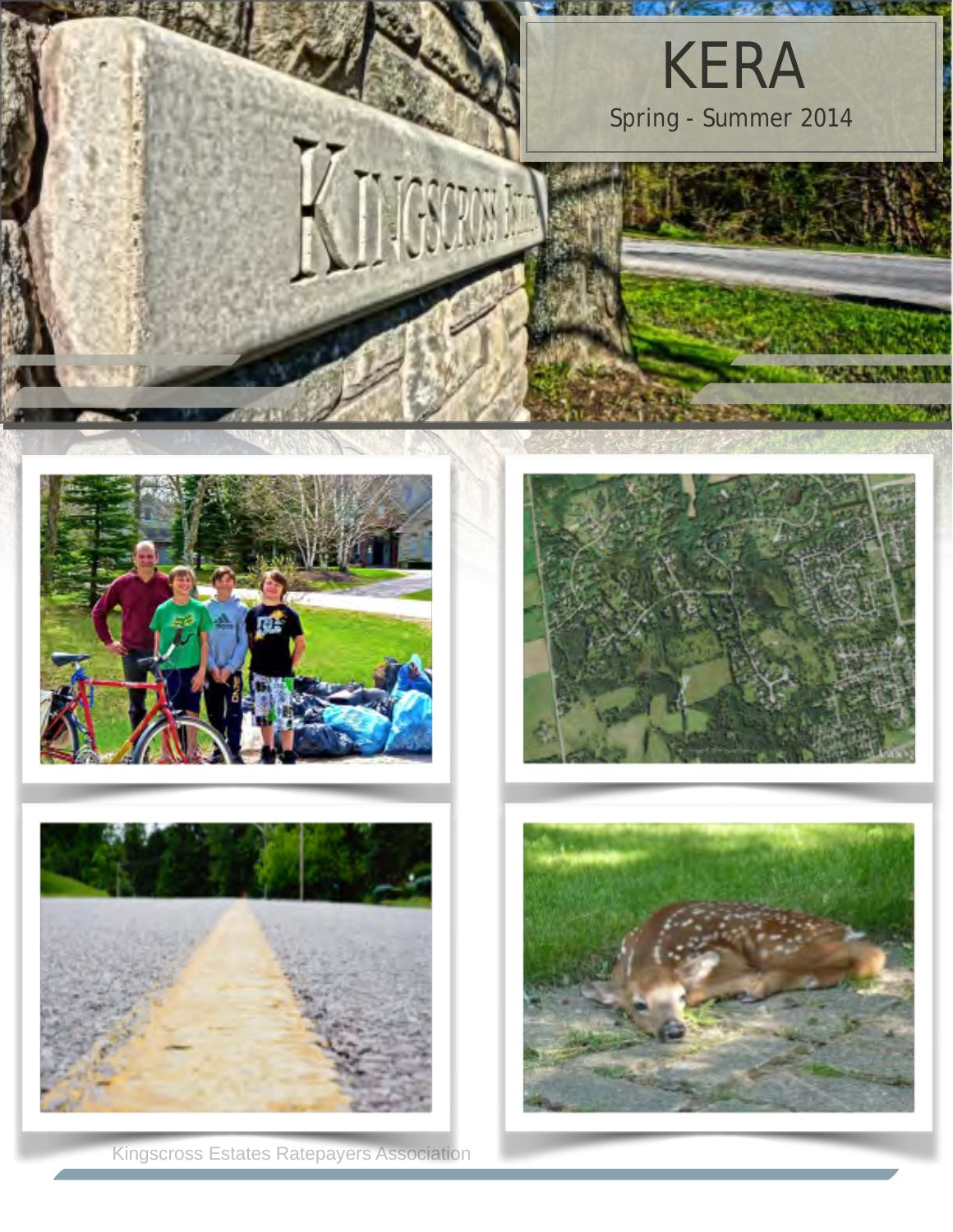







Kingscross Estates Ratepayers Association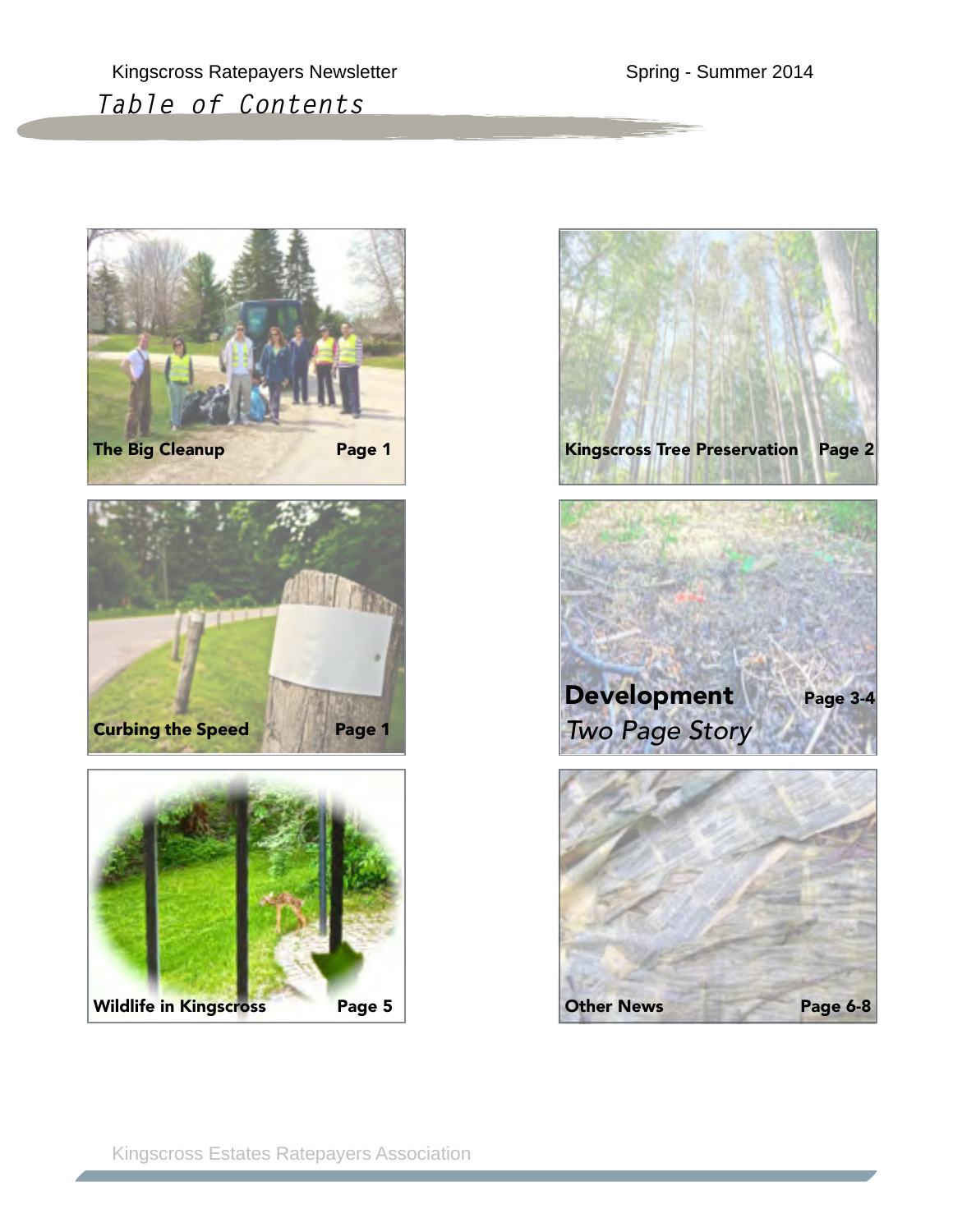**Page One**

# The Big Cleanup

*The 2014 Spring clean up of Kingscross Estates that took place on Saturday May 10th was a great success. Our 17 volunteers came out to help clean up garbage scattered in ditches and along side the roads. We collected a total of 31 bags of garbage!*

#### *Big Thank you to:*

*Dale Banton with son Justin and his girlfriend Rachel Helen Scarth with son William Peter McCarthy Vince Oppedisano Khushru Chothia Lex Vriend Winnie Cheung Nina Graham Vanessa Braganza Omar Balodis with sons Kyle and Christopher and friend Lucas Rosalind Elson* 

*KERA Board Directors John Hollick and Mary Muter assisted in the Clean-Up prior to May 10, 2014, as did Hans Martin.* 

# Curbing the Speed

**Update:**

**Township has decided to implement temporary speed humps along Kingscross drive in attempts to curb the excessive speeding along this street.**

**Their aim is to have them installed by end of June. Another assessment will be made in the Fall at which time it will be determined whether the speed humps become a permanent feature.**

**Speed humps, although meant to slow down vehicles, may also unfortunately, give pedestrians a false sense of safety as they walk the streets of Kingscross.**

**It is important that all Kingscross residents know that Township has firmly stated, off the record, that "the streets of Kingscross are meant for driving, not walking", and when asked if they would ever walk the streets of Kingscross, they were most adamant in saying "no".**

**Please always use caution at all times when walking, jogging or biking.**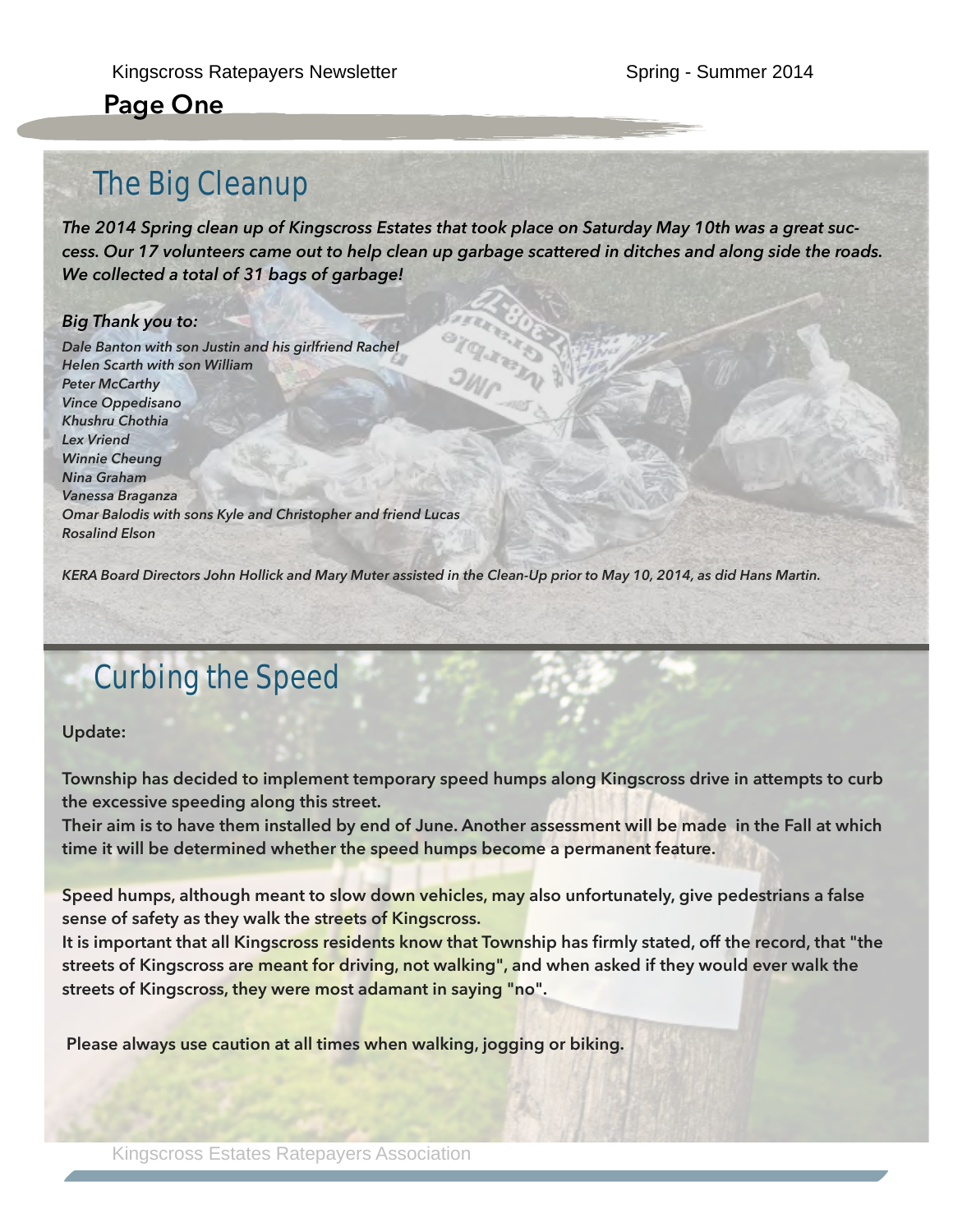# No Tree Preservation By-law At This Time

**King Council decides on a "Made in King" solution for trees rather than a regulatory tree preservation bylaw. Based on King Township Staff's review of the relevant legislation, input from the community, and recent events with respect to tree damage caused by the ice storm of 2013 and associated cleanup, it is the opinion of Staff that a regulatory approach to tree preservation is not the most effective tool at this time for promoting environmental stewardship and maintaining a healthy urban forest. Instead a detailed work plan will phase in a comprehensive tree preservation and promotion program. The work plan includes several elements that members of the community identified as crucial in any regulatory framework for tree preservation, such as an educational campaign and developing a better understanding and working relationship with the Township's agency partners. A regulatory by-law may be considered again at a later stage of the work plan based on the results of the earlier phases.** 

**To summarize, King is attempting other means of encouraging effective stewardship of trees before further pursuing a regulatory approach via a by-law. If the same effect and benefit can be achieved by less costly and impactful means, it is imperative that the Township pursue these means first.** 

**The Four phases to the work plan are:** 

**Phase 1: Agency Roundtable Discussions (June – Dec 2014)** 

**Phase 2: Community Education (Ongoing)** 

**Phase 3: Develop and Implement Tree Planting Incentives/Subsidies (Nov 2014 – Sept 2015)** 

**Phase 4: Evaluation and Regulatory Review (Sept – Dec 2015)** 

**The King Staff report can be found on-line under our 'What's New' tab at the following web address:** 

**http://www.king.ca/Government/Depart[ments/By-Law%20Enforcement%20Services/](http://www.king.ca/Government/Departments/By-Law%20Enforcement%20Services/By-Law%20Enforcement%20Issues/Trees/Pages/default.aspx) By-Law%20Enforcement%20Issues/Trees/**

**The above article is a reporting on what King voted on at the last meeting. It is not a report on our opinions. Council did not indicate that they would pass or need a bylaw but rather stated that they need a "Made in King Solution". The article is about this decision.**

### Did You Know?

**By-law 2004-76 prohibits Open Air Burning within the Township of King without approval from the Fire Chief; if approval is given, a permit will be issued, along with the prerequisite fee to be paid. Any person contravening the By-law is guilty of an offence and subject to a penalty under the Provincials Offences Act, R.S.O. 1990.** 

**By-law 81-142 restricts certain noise related activities in residential areas on Sundays, namely, operation of any equipment in connection**  with construction. Contravening this By-law will result in a penalty, if convicted, of up to \$1,000 for a first offence. For a second or sub**sequent offence, fines will be dealt with under the Provincial Offences Act.**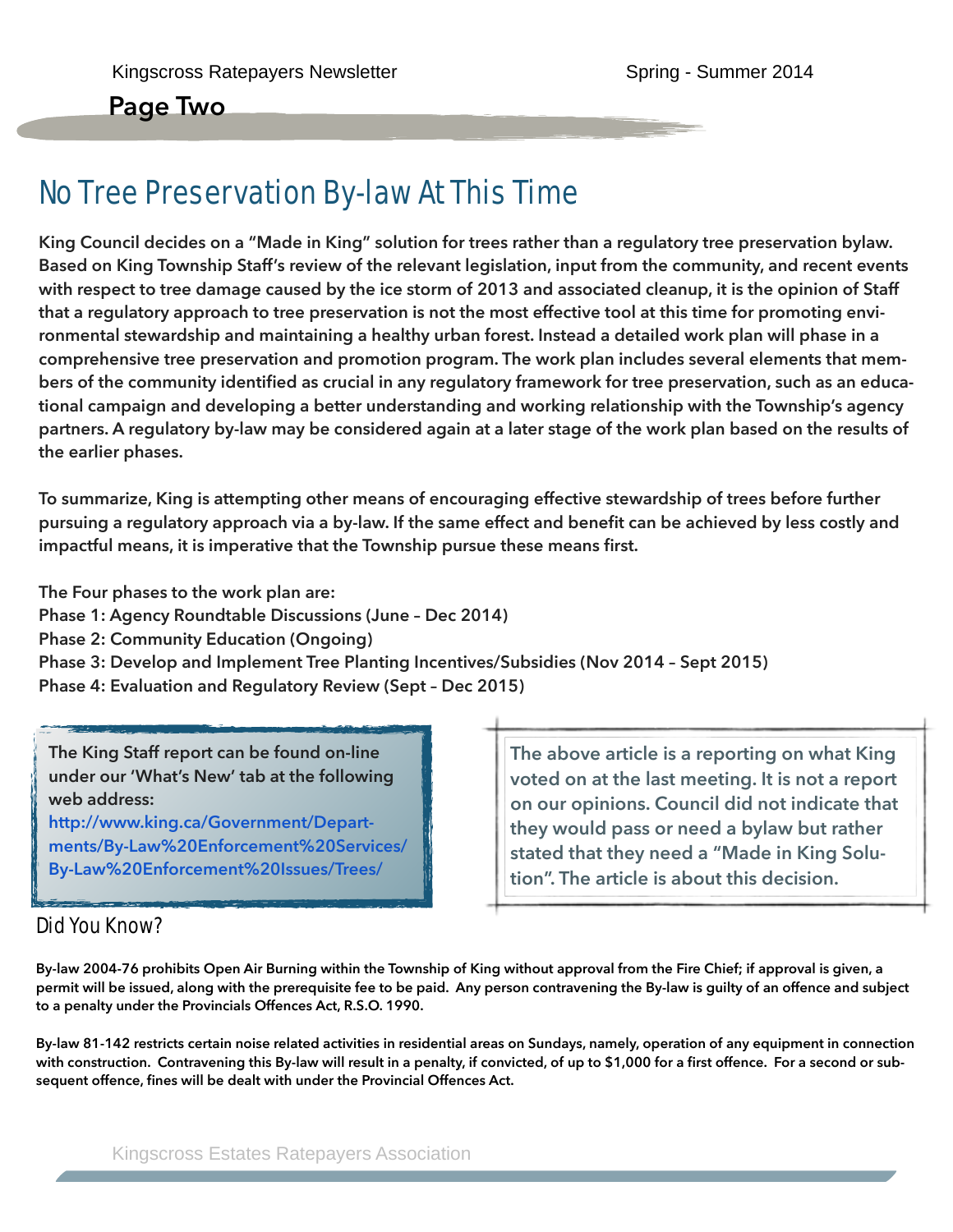**Page Three**

## Official Plan Review and Developments abutting Kingscross

The McClure Keele Group reviewed the Kingscross Ratepayers' Association comments on the Official Plan Review and they support our position as it relates to the existing King City Official Plan. The key points are:

**1. The current Official Plan contains** *"Principle Two: Distinctive Community Identity. Any development activity which is to take place in King City must maintain the distinctive character of the community and set the community apart from the adjacent more urban municipalities."* **This Principle is not being adhered. Corrective action is required in this review of the Official Plan to ensure that Principle Two is enforced.** 

**2. The term** *"gross density"* **is not conducive to Principle Two and must be changed to** *"density"* **which for example, density of 2 lots per acre means each lot must be half an acre in size.** 

**3. No development should be allowed that would have impacts on the sensitive undeveloped lands and developers must not be allowed to transfer allocation from sensitive lands to buildable lands.** 

**4. Section 9.2.5.2 Design Policies under the current King City Community Plan was not adhered. It states** *" i) Infill housing, and new housing which abuts existing neighbourhoods, should generally be of a scale, type and density to complement existing housing stock, streetscapes and neighbourhood patterns."*

# Developments affecting Kingscross Estates

**There are currently four separate properties that are planned for future development around Kingscross Estates. Two are already approved, the Culotta property and the McClure Keele Street infilling. The DiNardo development has been submitted for approval and has an important upcoming meeting on June 23. A fourth possible development is unfolding on the lands immediately south of Kingscross Drive and Jane Street.**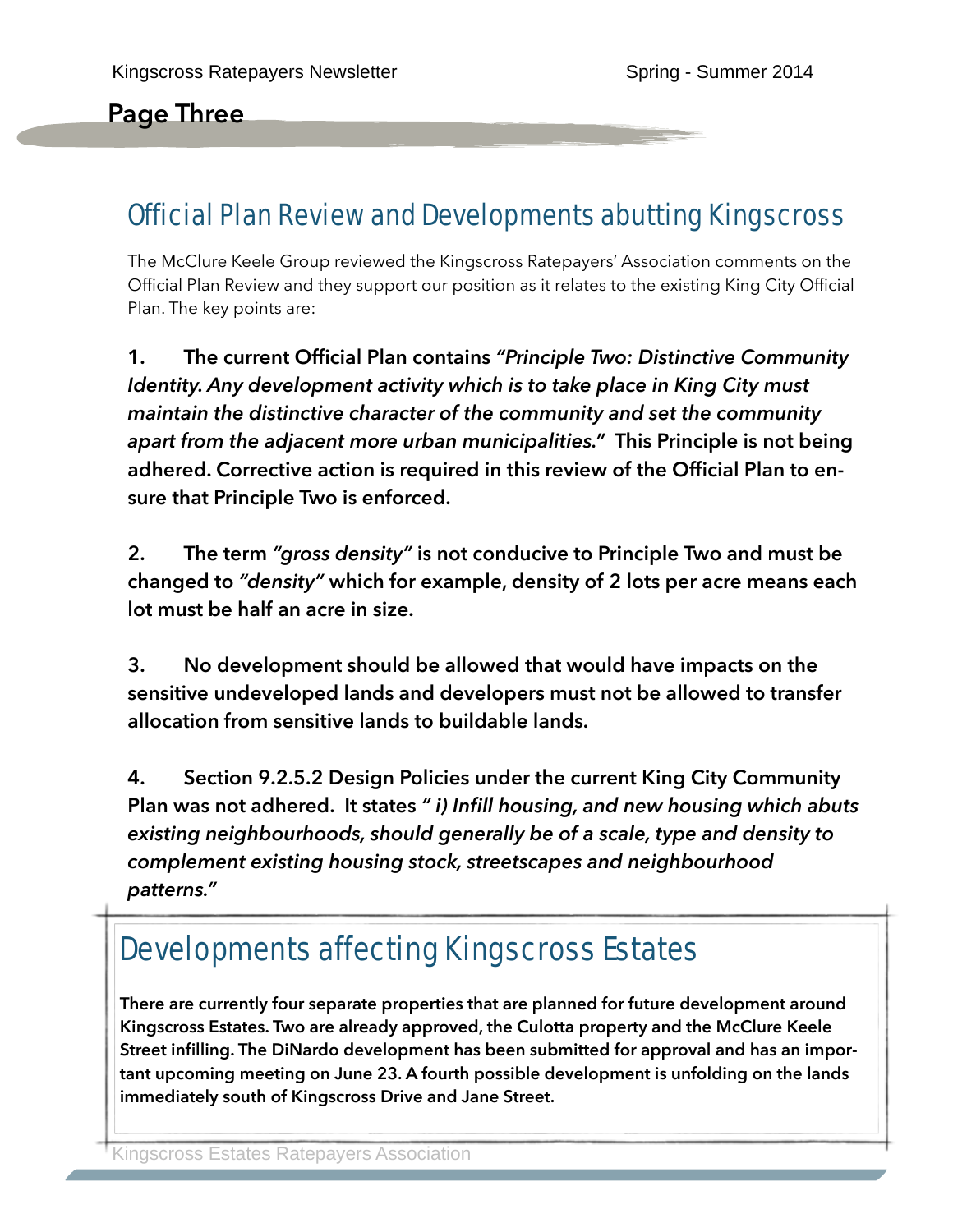## **Page Four**

### DiNardo and Sons Ltd, Application for Draft Plan of Subdivision at Keele Street, opposite Kingscross Drive.

The applicant is proposing to build 34 single detached homes on about 30 acres. The lands represent the third and final phase of the Dinardo subdivision which was originally draft plan approved by York Region in March 1986. The first two phases (Carmichael Crescent and Dinardo Court) were constructed over a number of years, with the last phase completed in 2001.

The proposed new road will connect with Kingscross Drive at Keele and will encourage more traffic onto Kingscross Drive.

Part of the land is not suitable for lots so the developer is attempting to cram the same number of lots onto the useable portion which will create much smaller lots than those in the existing two phases.

The current application does not comply with the official plan as it does not provide a transition to the abutting existing residential development with similar lot widths. The proposed lots will not be of the same character as the abutting properties and surrounding landscape.

Residents are urged to attend this meeting and voice their opposition to this proposed development.

### Culotta (Mary Lake Estates) Subdivision:

A Public Information Meeting is being held Tuesday June 24, 2014 from 6 to 8 pm at King City Library, 1970 King Road, King City where a consultant will present options for connecting the water and sewer lines to the proposed subdivision.

One option is to run both the sewers and the watermain through Kingscross Drive and Lockhart Lane.

All affected residents are urged to attend the meeting, get familiar with the proposed options and contact KERA or Ed Van Ginkel if interested in taking a position on this subject.

### Rural lands south of Kingscross

In May the residents on the south side of Kingscross (west on Manitou) and those on the west side of Manitou could hear the sounds of heavy equipment working to the south and west. Upon inquiry of the Township we learned that a developer has bought the farm south and west of us and that site alterations were underway. The land has some very significant natural features including two tributaries of the east Humber River, some heavily forested areas and a designated Provincially Significant Wetland. Both York Region and the Toronto and Region Conservation Authority have jurisdiction as well as the Township. Your KERA board has been informed that discussions are now underway with the developer to determine how these important natural areas can be protected. We will try to keep you informed once we know more on this potential development.

### McClure Street at Keele:

King Council accepted the plan of subdivision at the Council meeting of May 26 which will have 18 single family homes on about 9 acres of land. The McClure Keele Group Ratepayers Association is following this development very closely.



Kingscross Estates Ratepayers Association

*There is a lot of wetland that will be adversely affected if this watermain route is selected as a large marsh is fed by a stream crossing Lockhart. At this point the information available on these concerns is limited.*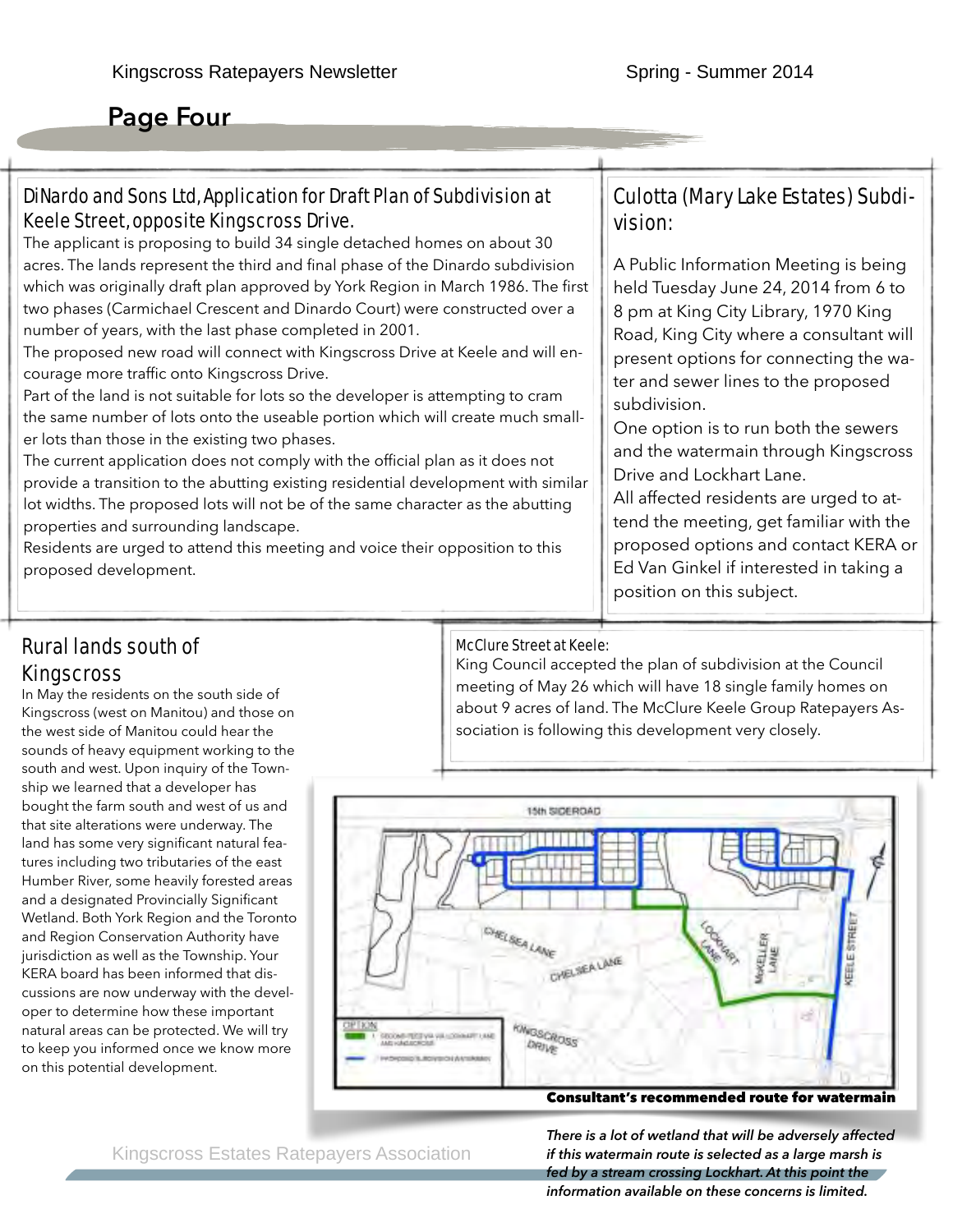**Page Five**

### 'A Kingscross Estates' Birth Announcement!

**My neighbour, Sue Theil, called this past Monday morning in an excited voice: "Nina, you won't believe what is lying on the interlocking sidewalk at the corner of our home". I couldn't guess...She said, "A fawn, Bambi"! I rushed over with my camera in tow; sure enough, there was the fawn, spots and all, in full view and not moving, eyes wide open and nose twitching. Bob, Sue and I watched from a distance. We knew the mother instructed her fawn not to move until she returned to feed it. We didn't interfere. But we all worried about the rainstorm forecast for that afternoon; what would the fawn do then?** 

**I returned to work in our garden as the clouds rolled in. The rain poured down and when it became a drizzle, l couldn't resist the temptation to see whether the fawn had taken shelter. Very quietly I made my way back to the Theils' side yard and before I reached the area where the fawn had been lying, I stopped dead in my tracks. There before me stood two fawns on very wobbly legs, sniffing each other, one nosing under the other's belly, no doubt hungry and looking for milk. Twins! I could not believe my eyes. I stood there, transfixed, but without a camera. Behind tall shrubs stood the mother, very alert and agitated and edging away. I quickly retreated, but as I backed up, I heard WARKSHIMS: Maw, Maw, Maw, Maw, Maw, Maw, Maw, and then a response from their mother. Now I** 

**sniffing each** other. *s* **sniffing each** other.

**know the origins of language....from our wildlife; just yesterday I amount of language....from our wildlife; just yesterday I heard a teenager call out for his mother in a supermarket," Maw, the analysis of the supermarket," Maw, could you please come here?"** Too much of a coincidence, I think.

**I** knocked on the Theils dining room window where they were watching **the Theils dining room window where they were watching the scene was excited as I. Bob in the scene unfold. They came to the side door, just as excited as I. Bob said they were having lunch on their balcony when Bob spotted a** *were having lunch on their balcony when Bob spotted a* **pair of legs pair of legs protruding from another shrub. He couldn't believe his eyes when** the twin fawn emerged. That is when I witnessed the twins **the twin fawn emerged. That is when I witnessed the twins** 

**Later that afternoon I spoke by telephone with Sue again. She said they watched the mother walk down their driveway with the little fawns** 

**following, very slowly and wobbly. They made a left turn into the tree line between the properties of the Balls and Theils. We will never see them again, but the memory will last forever.** 

## More Bees Dying

**Our resident beekeeper, Dr. Hans Martin, has again experienced a loss with his bees. He now has only two colonies left, half of what he had last fall. For him, the bees are a hobby; what he worries about are the large Ontario producers who have been experiencing heavy losses for the past several years. There is good supporting evidence that pesticides, primarily neonicotinoids, used in coating corn and soya bean seeds are the cause. The cornfields in King City have been planted and with it the spreading of pesticides. Bees travel long distances and return to their colonies contaminated. Hans is frustrated with the lack of government initiative to ban these chemicals. He said that the EU made the decision for a trial ban on the pesticides for two years, beginning January 01, 2014, even though this may have a negative impact on their economy. Without pollination, we will starve, yet our governments are not responding to save the pollinators.** 

#### Helpful Tips to Enhance Kingscross Estates and Prevent West Nile Virus

-retrieve recycle bins and garbage cans on a timely basis -inspect your property boundaries and driveways regularly to remove litter or soggy newspapers

-do 'Stoop and Scoop'

-maintain the community mailbox areas: refrain from discarding junk mail; just call the King City Post Office to stop junk mail delivery.

-for those resident living on roundabouts: feel free to remove litter or contact King Township Public Works at 905-833-5321 or KERA Board to report stagnant water, fallen or diseased trees, branches in the roundabouts -to prevent West Nile Virus, eliminate standing water to discourage mosquitoes from breeding; keep road ditches free of tall grasses and dead leaves to encourage water flow through the culverts

- install water aerators in ponds again, to discourage mosquito breeding in stagnant water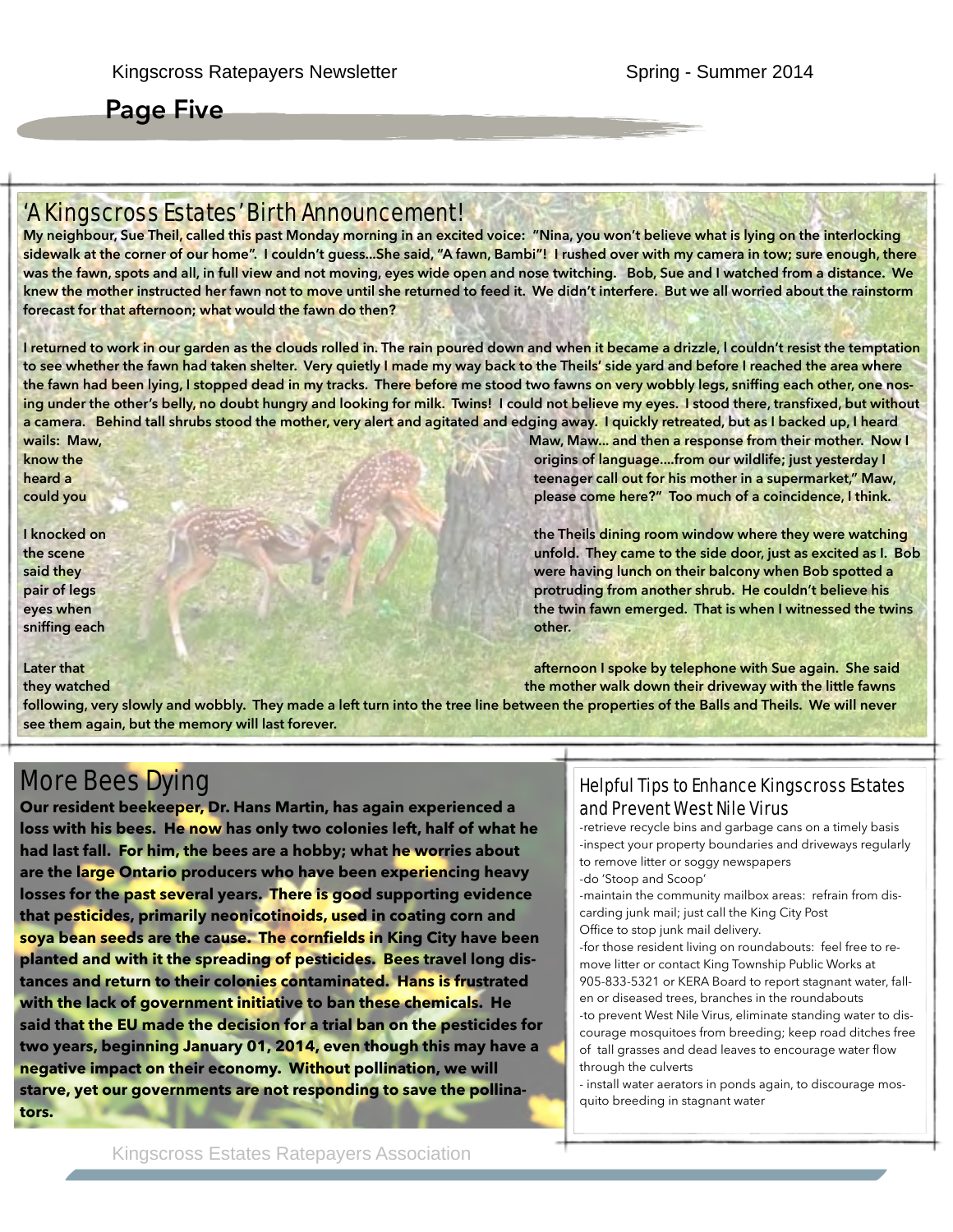**Page Six**

# King Weekly Sentinel Online

Kingscross Estates residents have complained about the King Sentinel driveway delivery. Between soggy newspapers, papers lost in the snow over the winter months (on Champlain Crescent one large garbage bag was filled with the newspapers during the Spring Clean-up), a 'red flag' to would-be burglars when residents are away and not receiving the paper on a timely basis, KERA has been working with their Circulation Department for a better solution. Initially steel containers for the newspapers placed by the community mailboxes seemed a good idea, however, this is Post Office property and not a viable solution. Mail delivery is too costly since mass delivery cannot be made to Kingscross Estates exclusively. The entire King Weekly Sentinel newspaper, ads and all, is now online. KERA suggested that our residents access the online newspaper as a solution.

( <http://www.newspapers-online.com/king/>click Current Issues). Major newspapers are beginning to focus attention to online circulation in general. KERA has promised to advise the King Sentinel Circulation Department by July 15, 2014, if this is agreeable to our Kingscross Estates residents. Please contact any of our Directors to voice your opinion. Our email addresses are listed below.

## Important Dates

**June 23, 2014**: DiNardo and Sons Ltd, Application for Draft Plan of Subdivision at Keele Street, opposite Kingscross Drive. Township of King Council/Committee of the Whole Meeting. **Location**: Council Chamber, 2075 King Road, King City, On **Time**: 6 p.m.

**June 24, 2014**: Sanitary Sewer and Watermain Servicing for Mary Lake Estates SubdivisionPublic Information Centre. **Location**: King City Public Library, 1970 King Road, King City, On **Time**: 6 p.m. to 8 p.m.

## KERA PHOTO CONTEST for the 2015 Kingscross Estates Calendar

#### **'Kingscross Estates Pets and Wildlife'**

The KERA Calendar Photo Contest is back! After the very successful inaugural 2014 calendar, KERA will again publish a calendar for 2015. Photos are needed and the theme this year is **"Kingscross Estates Pets and Wildlife"** 

Following a similar format as last year, residents can submit photos and 12 winners will be selected for the 12 months of the year. Calendars will be available for sale from the KERA Fund Raising Committee in November, 2014.

#### **Photo Contest Guidelines are:**

- photos to be Kingscross Estates specific and accompanied by a relevant caption
- photos can be of any animal(s) or birds or pets in Kingscross area
- photos to be taken by Kingscross Estates residents; KERA especially welcomes photos from budding young photographers (16 and under)
- limit of four photos per resident, with a \$3 fee per photo to cover calendar printing costs
- photos chosen must be of adequate quality, size and sharpness suitable for printing
- photos to be submitted by October 20, 2014 to: [ngraham@kera.ca](mailto:ngraham@kera.ca)

There will be 12 winners, with the Best Photo displayed on the front of the 2015 Kingscross Estates Calendar.

The photos will be judged by an arm's length expert photographer whose name will be announced at the close of the Photo Contest. Each winning photo will have the appropriate photographer credits and caption displayed.

The KERA Fund Raising Committee welcomes and would greatly appreciate any printing service donations and/or stationary. These donations would be gratefully acknowledged on the calendar. Please contact Nina Graham at [ngraham@kera.ca](mailto:ngraham@kera.ca)

#### **Start submitting photos now!**

Kingscross Estates Ratepayers Association